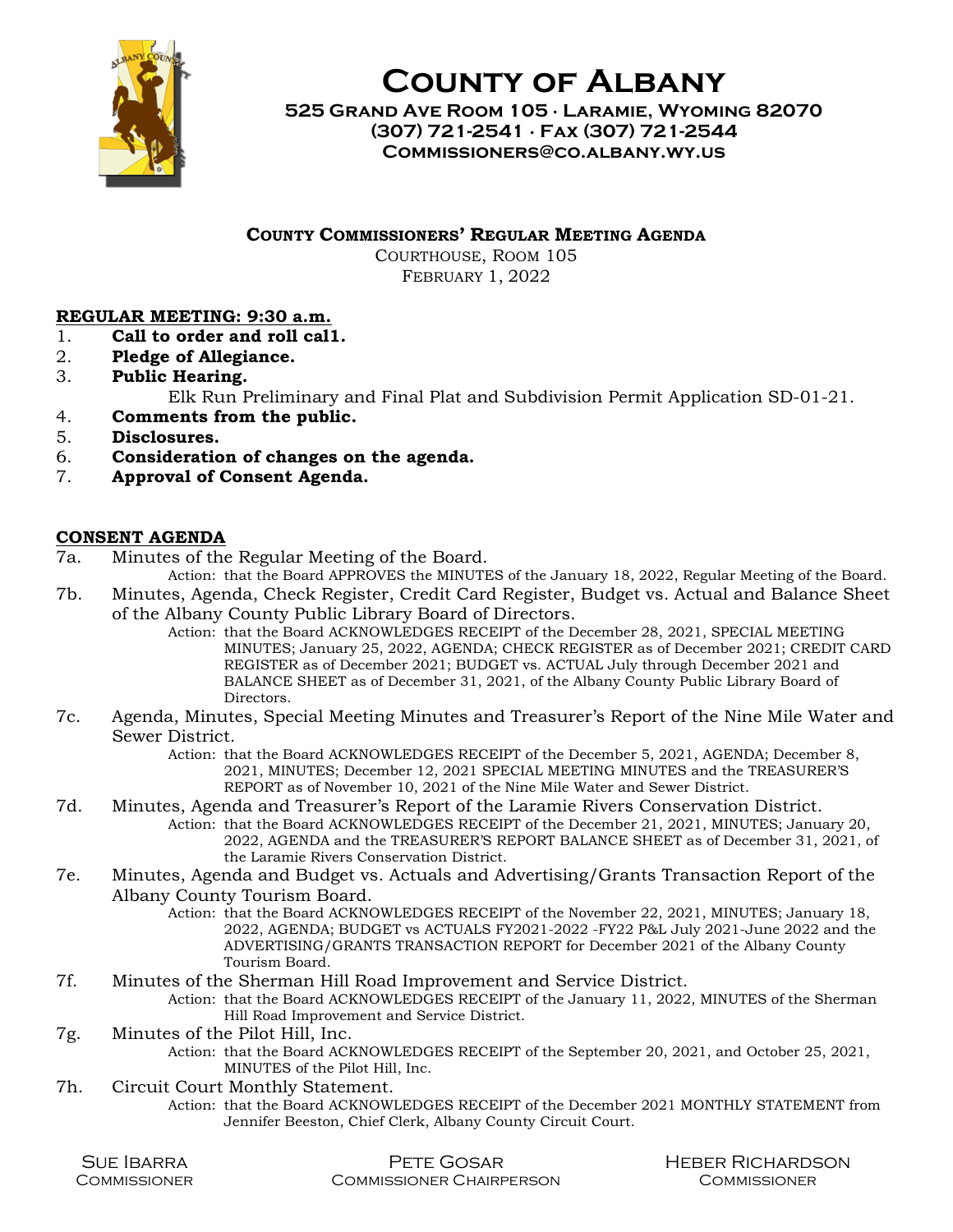- 7i. Albany County Detention Center Monthly Report. Action: that the Board ACKNOWLEDGES RECEIPT of the October 2021 MONTHLY REPORT from Aaron Appelhans, Sheriff.
- 7j. Michael & Aanonsen et. al. Petitioners, v. Wyoming Board of Land Commissioners, Respondent and ConnectGen Albany County, LLC, Intervenor Civil No. 35403, Amended Removal of Case to Original Agency in the District Court for the Second Judicial District Albany County, Wyoming.
	- Action: that the Board ACKNOWLEDGES RECEIPT of the Michael & Aanonsen et. al. Petitioners, v. Wyoming Board of Land Commissioners, Respondent and ConnectGen Albany County, LLC, Intervenor Civil No. 35403, Amended Removal of Case to Original Agency in the District Court for the Second Judicial District Albany County, Wyoming.
- 7k. Carol J. Bacon, Petitioner/Appellant v. The Board of County Commissioners of Albany County, Wyoming Respondent/Appellee. Civil Action No. 2021-CV-35608 Appeal from August 3 and September 7, 2021, Decision of the Albany County Commissioners Gosar, Ibarra, Richardson Denying Windmill Acres Subdivision Petitioner/Appellant's Opening Brief. Action: that the Board ACKNOWLEDGES RECEIPT of the Carol J. Bacon, Petitioner/Appellant v. The
	- Board of County Commissioners of Albany County, Wyoming Respondent/Appellee. Civil Action No. 2021-CV-35608 Appeal from August 3 and September 7, 2021, Decision of the Albany County Commissioners Gosar, Ibarra, Richardson Denying Windmill Acres Subdivision Petitioner/Appellant's Opening Brief.
- 7l. Mary L. Ivanoff, Petitioner, vs. The Board of County Commissioners of Albany County, Wyoming, Respondent, and David C. Montgomery, et al., Intervenor-Respondents, Civil Action No. 35403 Order of Remand on Petition for Judicial Review and Civil Case 35546 Removal of Case to County Clerk in the District Court for the Second Judicial District, Albany County, Wyoming.
	- Action: that the Board ACKNOWLEDGES RECEIPT of the Mary L. Ivanoff, Petitioner, vs. The Board of County Commissioners of Albany County, Wyoming, Respondent, and David C. Montgomery, et al., Intervenor-Respondents, Civil Action No. 35403 Order of Remand on Petition for Judicial Review and Civil Case 35546 Removal of Case to County Clerk in the District Court for the Second Judicial District, Albany County, Wyoming.
- 7m. ACH payment to the Internal Revenue Service regarding federal tax payment. Action: that the Board RATIFIES payment to the Internal Revenue Service regarding federal tax payment for January 2022.
- 7n. ACH payments to Cigna regarding health insurance claims and Administrative Fees. Action: that the Board RATIFIES payments to Cigna regarding health insurance claims and Administrative Fees.
- 7o. Acknowledge Receipt of Correspondence.
	- Action: that the Board ACKNOWLEDGES RECEIPT of CORRESPONDENCE from: Wyoming County Commissioners Association(4); Wyoming Pipeline Association; Cigna (2); Dan Bilka; Government Technology; HUB International Mountain States Limited; Kaiser Wealth Management; Laramie Soup Kitchen; United States Department of the Interior; Wyoming Department of Agriculture; Collyn Lowry; Department of Revenue; Laramie Chamber Business Alliance; The Office of Governor Mark Gordon; Chase Marston; Karen Schertz; Miria White; Pete Gosar (7); Acord; Barbara Ramirez; Debra L. and Donald S. Owens; Mike Lockhart; NACO County News; Cigna; Ark Regional Services; Sue Ibarra (2); Charlie Dolan and Sarah Brown-Mathews – Pilot Hill, Inc.

## REGULAR AGENDA

- 8. Present for **APPROVAL** First Amendment to the Construction Contract between Board of Commissioners of the County of Albany, Wyoming and Recycled Materials, LLC to provide for importing additional topsoil, remediating contaminated soil, and additional soil excavation that was beyond the original scope of work and not provided for in the original Bid for 219 Avenue C Rock River Building Project in the amount of \$10,430.00 and **DIRECT** the Chairman to Execute. (Jake Schneider, PE, County Engineer)
- 9. Present for **APPROVAL**, Memorandum of Understanding Between Ivinson Memorial Hospital and Albany County Public Health to coordinate medical assets between IMH and ACPH in response to an emergency, natural disaster, or infectious disease threat ("Disaster"). (Kim Maturi, RN, BSN, CLC, County Nurse Manager)
- 10. Present for **CONSIDERATION**, Albany County Recreation Board Application for Sponsorship for the Medicine Bow Nordic Association for a Recreation Board request in the amount of \$22,600.00 to help with general operations of the Association, ski trail maintenance and a